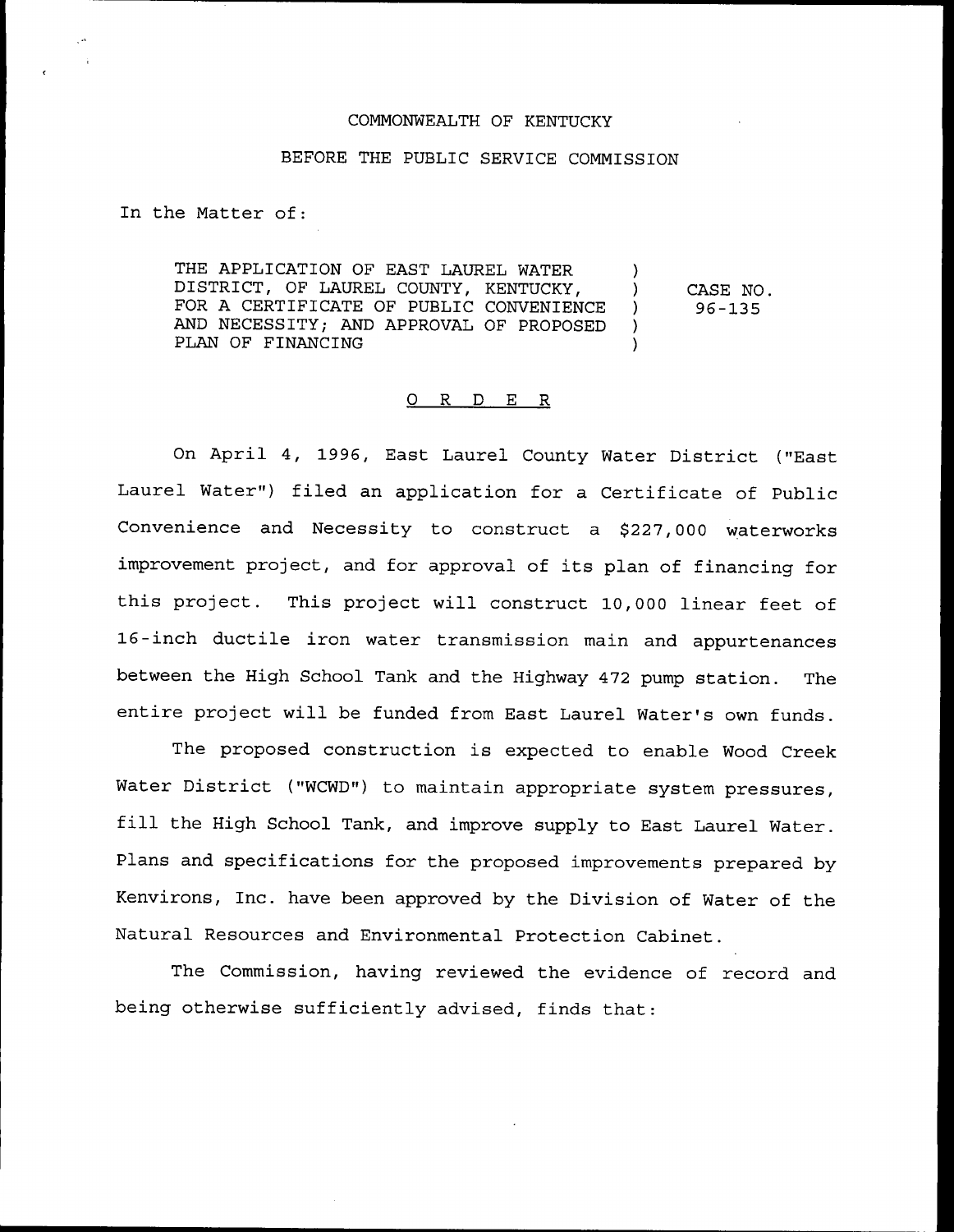1. Public convenience and necessity require that the construction proposed be performed and that a Certificate of Public Convenience and Necessity be granted.

2. The proposed construction consists of 10,000 linear feet of 16-inch ductile iron water transmission main and related appurtenances.

3. East Laurel Water should obtain approval from the Commission prior to performing any additional construction not expressly authorized by this Order.

4. Any deviation from the construction approved should be undertaken only with the prior approval of the Commission.

5. East Laurel Water should furnish documentation of the total costs of this project including the cost of construction and all other capitalized costs {engineering, legal, administrative, etc.) within <sup>60</sup> days of the date that construction is substantially completed. Construction costs should be classified into appropriate plant accounts in accordance with the Uniform System of Accounts for water utilities prescribed by the Commission.

6. East Laurel Water should require construction to be inspected under the general supervision of a professional engineer with a Kentucky registration in civil or mechanical engineering.

7. As the entire project will be funded from East Laurel Water's own funds, Commission approval of its proposed plan of financing is not required.

 $-2-$